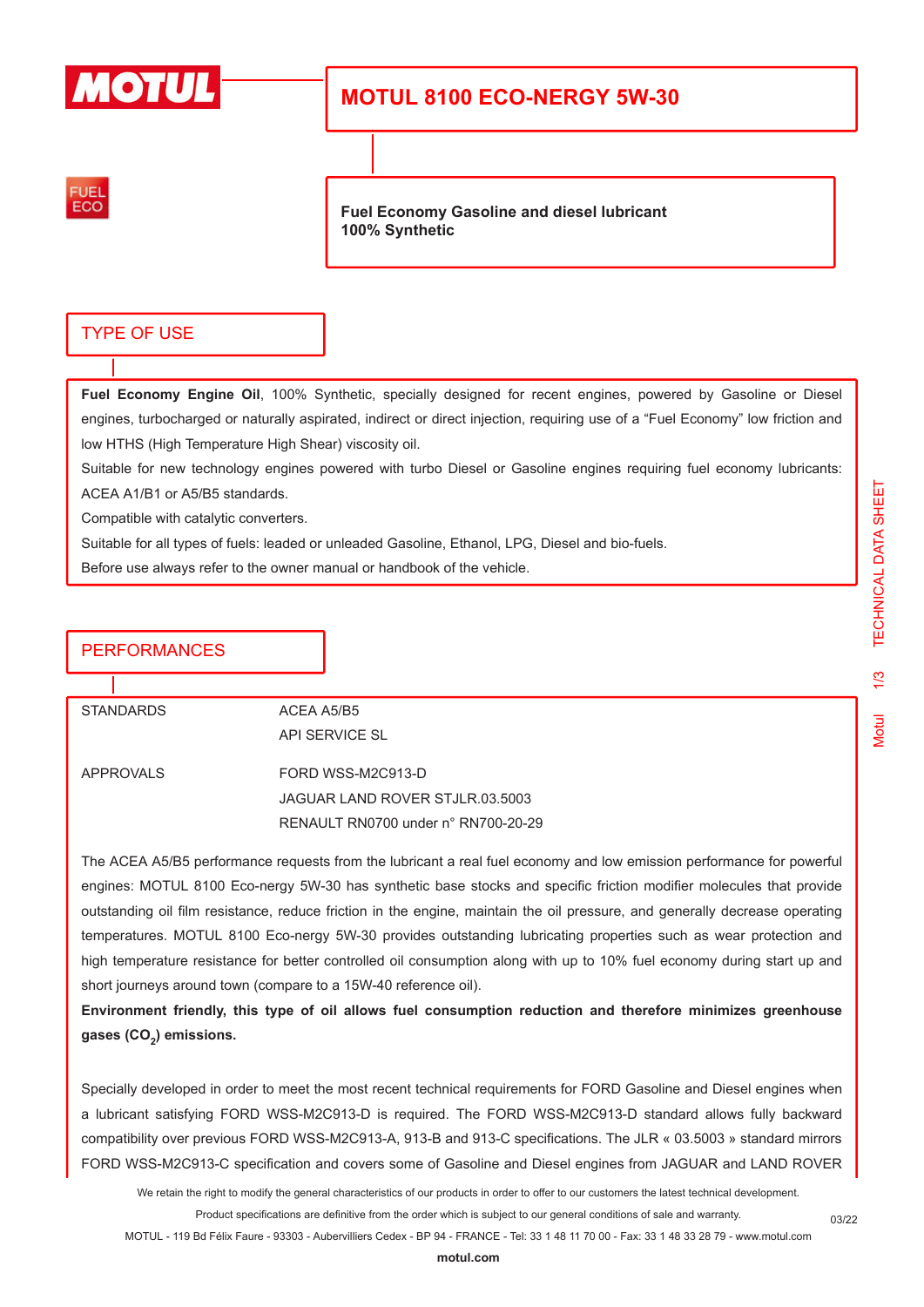

# **MOTUL 8100 ECO-NERGY 5W-30**



**Fuel Economy Gasoline and diesel lubricant 100% Synthetic**

range.

Combined to ACEA A5/B5 performance for lubricant, MOTUL 8100 Eco-nergy 5W-30 provides real energy conserving performance (up to 3% additional fuel economy) in order to meet FORD commitment for CO<sub>2</sub> reduction.

The 913D specification requires also an extra high oil film resistance for the lubricant to guarantee the viscosity capability over the whole oil drain interval. This characteristic is even more important in the current sustainability context and use of bio fuels such as biodiesel. MOTUL 8100 Eco-nergy 5W-30 guarantees outstanding lubricating properties such as wear resistance when using biodiesel at a mix ratio of 7% (Biodiesel - B7).

Specification FORD WSS M2C 913D also includes higher soot handling capacity compare to 913C. With its unique dispersant formulation MOTUL 8100 Eco-nergy 5W-30 avoids black sludge and viscosity increase that soot, coming from combustion residues, may create. Therefore, high temperature resistance and high oxidation resistance are ensured during the whole duration of the oil drain interval and your engine is fully protected.

RENAULT has developed RN0700 standard for oils able to endure the most severe thermal constrains along with modern after treatment systems compatibility.

The Renault RN0700 standard applies to all Naturally Aspirated Gasoline engines (except Renault Sport) of RENAULT Group (Renault, Dacia, Samsung).

The RN0700 specification applies also to all RENAULT Diesel cars fitted with 1.5L dCi engines without DPF (Diesel Particulate Filter) having less than 100 hp output and 20 000 km or 1-year oil drain interval.

#### RECOMMENDATIONS

Drain interval: according to manufacturer's recommendations and tune to your own use.

MOTUL 8100 Eco-nergy 5W-30 can be mixed with synthetic or mineral oils.

Before use always refer to the owner manual or handbook of the vehicle.

### **PROPERTIES**

| Viscosity grade                                 | SAE J 300  | 5W-30                        |
|-------------------------------------------------|------------|------------------------------|
| Density at $20^{\circ}$ C (68 $^{\circ}$ F)     | ASTM D1298 | 0.847                        |
| Viscosity at $40^{\circ}$ C (104 $^{\circ}$ F)  | ASTM D445  | $57.6 \text{ mm}^2/\text{s}$ |
| Viscosity at $100^{\circ}$ C (212 $^{\circ}$ F) | ASTM D445  | 10.1 $mm^2/s$                |
|                                                 |            |                              |

We retain the right to modify the general characteristics of our products in order to offer to our customers the latest technical development.

Product specifications are definitive from the order which is subject to our general conditions of sale and warranty.

MOTUL - 119 Bd Félix Faure - 93303 - Aubervilliers Cedex - BP 94 - FRANCE - Tel: 33 1 48 11 70 00 - Fax: 33 1 48 33 28 79 - www.motul.com

03/22